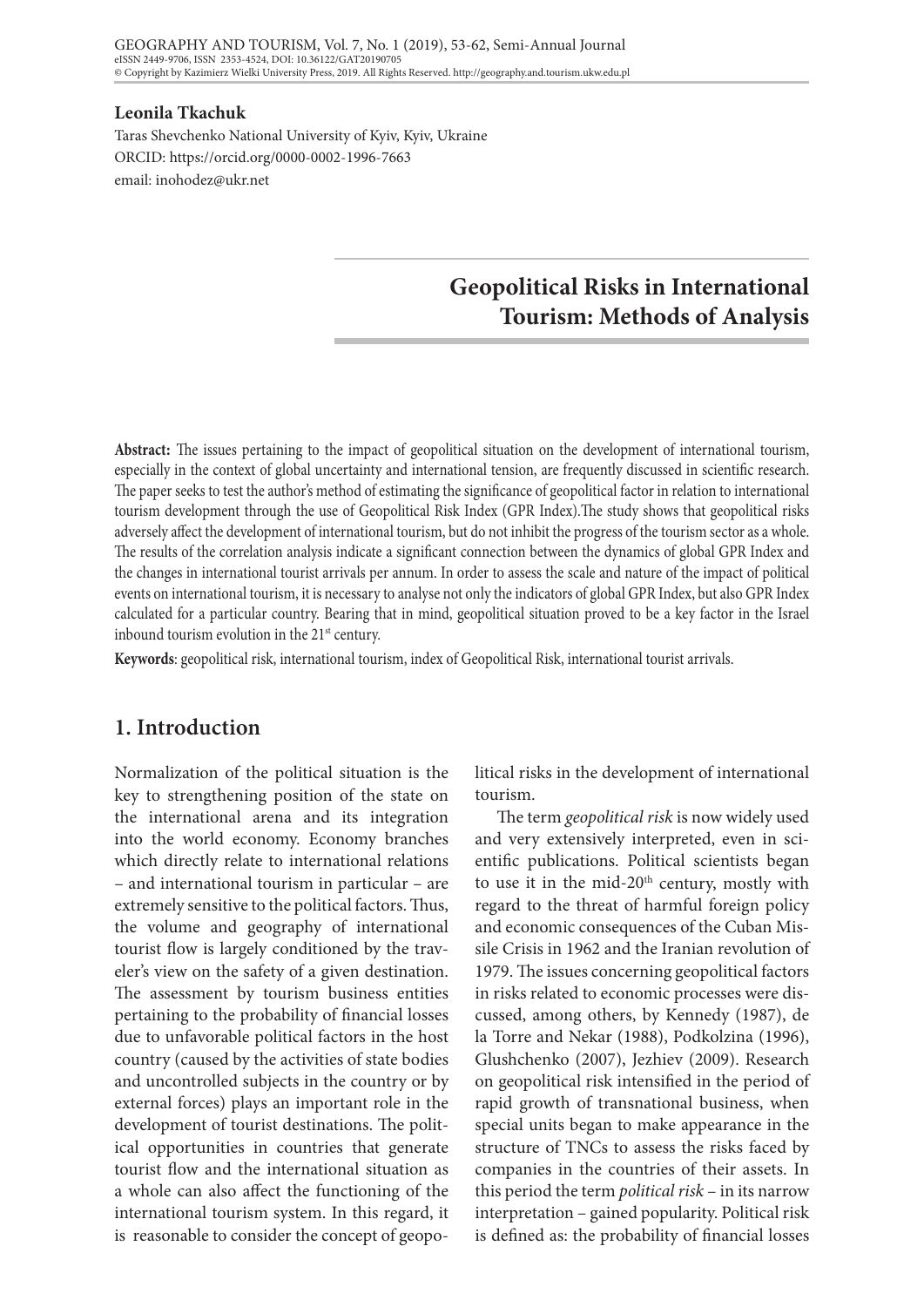**54** Leonila Tkachuk for a firm as a result of unfavorable political factors in the country where investments were made (De la Torre and Neckar, 1988); actions of the state government that interfere with business, change the terms of contracts or lead to the confiscation of property belonging to foreign companies (Kennedy,1987). However, in the context of growing interdependence in the global economic system, as well as instability and unpredictability of world politics, it is necessary to take into account not only the domestic, but also international situation. Political risk studies are performed both on national and global scale (Podkolzina, 1996; Pastor and Veronesi, 2013). Nowadays, hundreds of research institutes, specialized analytical centers and departments of influential international organizations conduct studies on political risks, for example: Research Center for International Change at Columbia University, Center for Strategic and International Studies at Georgetown University, International Institute for Strategic Studies in London, Eurasia Group, The PRS Group etc. Risk is caused by both domestic and international events. A change in domestic and foreign policy may lead to the occurrence of adverse conditions or additional business opportunities. Considering this, the term *geopolitical risk* has become more common. Jezhiev (2009) offers the following definition: geopolitical risk represents the probability of a change in the geopolitical situation at the regional and global levels, expressed in unfavorable conditions or additional opportunities. Glushchenko (2007) argues that geopolitical risk is the risk of deterioration of the geopolitical position of the state and scale.

and nation, reduction of the vital energy of an ethnos through each of the possible causes. Thus, the use of the term *geopolitical* in relation to risk allows us to expand our understanding of the range of its potential sources, and to take into account the subject-objective nature of international relations. In modern conditions of complete interdependence, geopolitical risks become strategic and global in the scale of damage, yet they can be managed through the operation of supranational structures, such as the UN Security Council, WTO, IMF and other international, global and regional organizations.

However, in general, the interpretation of the concept of geopolitical risk and its use by

experts in various fields of knowledge and the media remains diffused. Typically it concentrates only on identifying a conflict (external, domestic political, national, religious) or inconsistency in the positions of geopolitical players, but does not involve assessing the occurrence of adverse consequences or additional opportunities arising from these events with regard to political or economic relations, their nature

When analyzing sources on geopolitical risks in tourism, one should note that the research focuses predominantly on the impact of detached social and political occurrences (such as political instability, terrorism, bilateral conflicts) on the development of tourism in a particular country or region. Most authors emphasize that political stability is a prerequisite for the effective development of international business, but the uncertainty of the internal situation has very negative effect on the tourist industry in destination countries (Hall, 2002; Neumayer, 2004; Perles-Ribes et al., 2019). The harmful impact of terrorism on the international tourism business has been described in sufficient detail (Mansfeld, 1996; Sоnmez, 1998; Baker and David, 2014; Liu and Pratt, 2017; Corbet et al., 2019). The term *risk* is rarely used in the context of adverse effects that political processes may have on tourism. Poirier (1997) discussed the political risk of international tourism business in the context of economic and political dependence of the least developed countries in the global North-South confrontation. The author focuses on the difference between the concept of *political instability* and *political risk*. He argues that political risk requires broader interpretation to take into account the factors of international politics. Steiner (2007), who studied the political circumstances of international investment in tourism, insists that political instability due to legitimate forms of power struggle cannot be considered a political risk to investors or tourists. However, more often political risk is used to denote situations that may conceal a threat to the lives and property of tourists (Нall, 2002). Floyd and Pennington-Gray (2004) noted that the tourist's perception of risk depends on many factors, of which political ones are considered on a par with the social, economic and natural.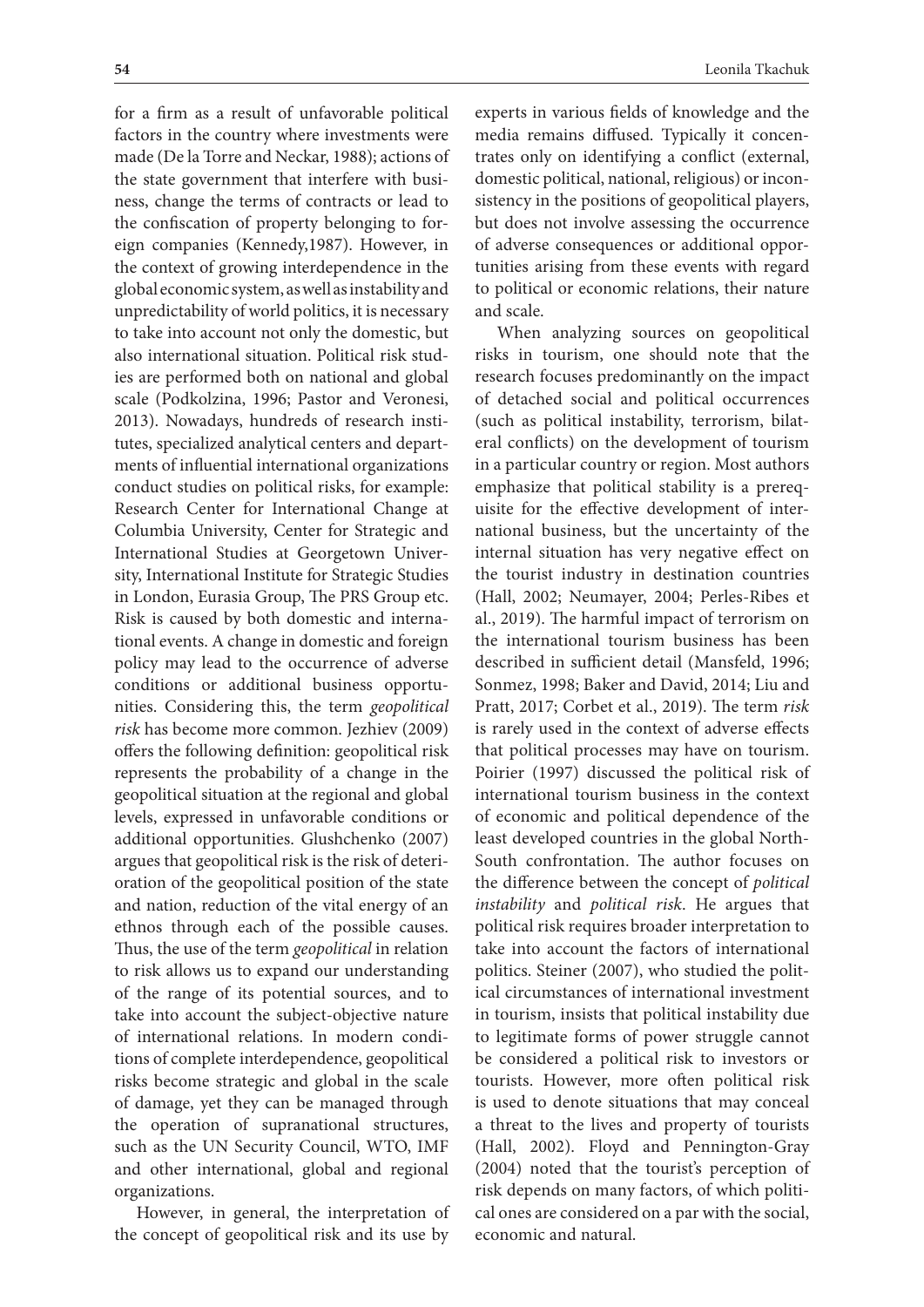Therefore, the article aims to discuss the geopolitical risk category and to offer the author's

## **2. Material and research methods**

Until recently the role of geopolitical risks in the proceeding of world macroeconomic and financial cycles or the development of national economy sectors was not the subject of systematic empirical analysis. This can partly be explained by the lack of a geopolitical risk indicator that would allow for an accurate assessment both in real time and in historical retrospective. In the 21<sup>st</sup> century, under conditions of global instability, geopolitical risks have been studied more actively. Each year leading international financial organizations, banks, investment funds, consulting companies and experts determine the range of political phenomena that are likely to influence the economy of a particular region, country or the world as a whole. The traditional practice of qualitative assessment of the political climate in a state or region involves the use of the *old acquaintance* method (based on the opinion of specialists possessing knowledge of the country and maintaining contact with influential and well informed people) and the *big tours* method (based on the impressions of an expert group gathered for a visit to a given state/region). Research is frequently conducted in the interest of a particular company or state, foreign assets or economic security that may be at risk, hence experts' judgments could include quantitative analysis, but the methodology is in most cases not available for public use. Econometric modeling, on the other hand, is based on the method of multiple regression and appears to have increasing number of advocates. In this respect the key factors of political risk include: domestic political instability, lack of economic freedom and democracy, as well as terrorist threats. Such models allow us to quantitatively calculate the probability of an event occurring as a result of a multitude of factors (Scotti, 2016). Geopolitical risk level is assessed with the use of the following indicators: Fragile States Index, Democracy Index, Global Terrorism Index, freedom indexes (Index of Economic Freedom, Press Freedom Index, Human Freedom Index). These indicators not only can be used to compare and assess the dynamics of model for analyzing geopolitical risk with reference to international tourism.

the threat levels, but they also reflect their spatial distribution.

The next step in the evolution of quantitative risk analysis method involved establishing a consolidated index that would take into account a wider range of political processes and phenomena leading to the emergence of geopolitical risk situations. Caldara and Iacoviello (2018), expanding on the earlier studies by Baker et al. (2016), developed a unique methodology for calculating Geopolitical Risk Index (GPR Index) based on the study of publications in print and electronic media.

The widespread use of discourse analysis methods in the study of geographical differentiation of political processes is a characteristic feature of critical geopolitics. It is a discursive practice, by which intellectuals of statecraft spatialize international politics to represent it as a world characterized by particular types of places, people and events (O'Tuathail, 1996). Therefore, the analysis of content generated by the world's leading media is not only a reliable source of information about the geopolitical situation, but also a method for predicting its development (Heywood, 2011).

Geopolitical Risk index reflects automated text-search results of the electronic archives belonging to 11 national and international newspapers: The Boston Globe, Chicago Tribune, The Daily Telegraph, Financial Times, The Globe and Mail, The Guardian, Los Angeles Times, The New York Times, The Times, The Wall Street Journal, and The Washington Post. It should be noted that the most reliable results are provided in relation to world politics in general and the American and European regions in particular.

The index is calculated by counting the number of articles highlighting geopolitical risks: the share of such publications in total is determined for each edition in a given month. The obtained indicators are unified using a coefficient that reflects the likelihood of destabilizing geopolitical situation events. Search queries identify articles that contain links to six groups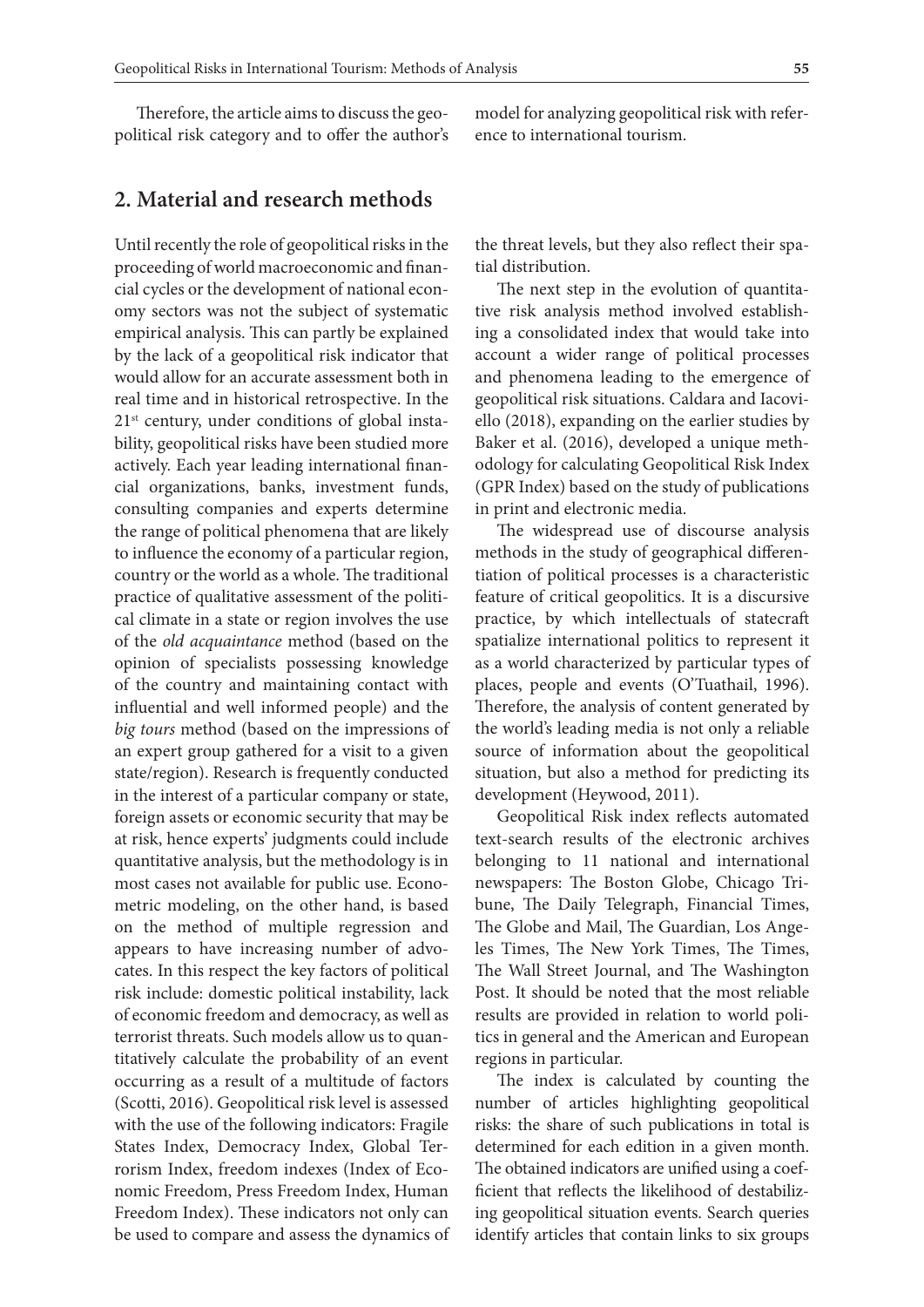of words. Group I includes words associated with references to the term *geopolitical risk*, as well as words describing military-political tensions in large regions of the world (participation of the United States in particular). Group II includes words that directly indicate the threat of using nuclear weapons. Groups III and IV comprise terms describing the occurrence of conditions that may lead to, respectively, war and terrorist acts. Finally, groups V and VI contain formulations that characterize real (as opposed to possible) events, which, as might be expected, may lead to increased geopolitical uncertainty, such as terrorist acts or armed confrontations, use of prohibited weapons, violation of international law or state territorial integrity, etc. (Caldara and Iacoviello, 2018).

In their research, Caldara and Iacoviello (2018) focused on determining the economic effect arising from geopolitical risk, in particular changes in macroeconomic indicators against the background of a decrease or increase in the geopolitical risk index. Events that cause geopolitical risk tend to suppress economic activity, cause fall in stock prices or hinder world trade, adversely affect employment, deter investment and, in some cases, lead to capital outflow (mainly from developing countries). Only enterprises and business structures of the military-industrial sector can become the beneficiaries of this kind of situation, while the industries oriented towards consumer (individual) demand are suffering large losses. The obtained results justify the use of geopolitical risk index to evaluate the influence of international political instability on international tourism. The country-specific geopolitical risk index is a frequency measure of articles in leading newspapers discussing rising geopolitical tensions in a specific country. The term searches include the name of a country in combinations with words, such as: tensions, risk, fear, chaos, uncertainty, unrest, violence, military, war, geopolitical, coup, guerrilla, warfare, army, terrorism. Therefore, this indicator should be used when assessing the influence of the geopolitical factor on the dynamics of tourist flow into a particular country. The hypothesis concerning the existence of a link between the geopolitical situation escalation and the changes in tourist flow can be confirmed using a correlation analysis. The measure of dependence between two quantities is the correlation coefficient; it is obtained by dividing the covariance of the two variables by the product of their standard deviations.

## **3. Results and Discussion**

Indicators of the geopolitical risk index are calculated for the period from 1985 to the present. During this time the following three largest peak values clearly stand out: in 1991, during the escalation of the Gulf War; terrorist attack of September 11th, 2001; the invasion of the armed forces of the international coalition in Iraq to overthrow the regime of Saddam Hussein in 2003 (Fig. 1).

 $Index (2000-2009 = 100)$ 

600



**Figure 1**. Global Geopolitical Risk index timeline, 1985–2017 (Source: Caldara and Iacoviello, 2018)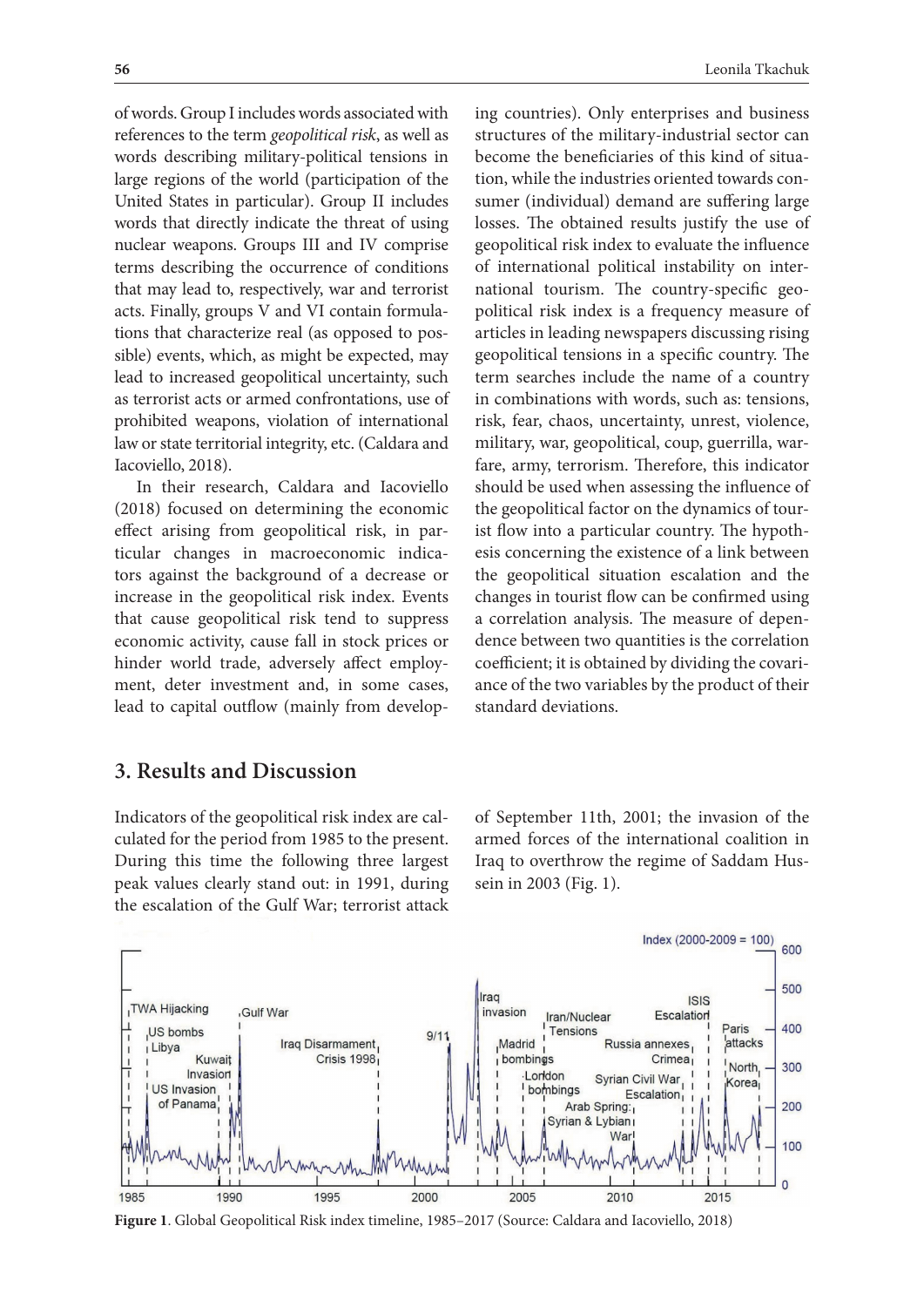When analyzing the indicators of international tourist arrivals in this period, it should be noted that the lowest rates of annual growth were recorded in the same years. For comparison the monthly indicators of GPR Index were converted to values per annum (Table 1). Thus, in 1991 international tourist arrivals in the world increased by merely 0.7%, whereas in the preceding 4 consecutive years the growth rate exceeded 6% (Tourism Market Trends, 2006, 2008). This could be explained by the Gulf War escalation. This is particularly apparent when considering the decrease affected only two regions: 7.1% in the Middle East and 0.7% in Europe (due to a drop in arrivals to Israel and Turkey). According to the results of 2001, the increase in international tourist arrivals was only at 0.15%, and this may be attributed to a significant decline recorded in the American tourist region (-4.7%), which persisted for the next two years (-4.4% in 2002, -3.1% in 2003). In 2003 global decrease in international arrivals amounted to -1.3%, and almost all major generating markets – due to global counter-terror campaign of 2001–2003 – experienced negative trends compared to the historical maximum of annual indicators for the geopolitical risk index (Tourism Market Trends 2006, 2008). However, it should be noted that although there is a negative correlation between the indicators of geopolitical risk index dynamics and international tourist arrivals (correlation coefficient of -0.42 for the period 1985–2017), fluctuations in the level of tourist demand cannot be entirely explained by the impact of the geopolitical factor. For example, the reasons for the decline in the number of travellers in 2003 compared to 2002 did not only involve the unpredictability of the international political situation (commencement of the Iraqi conflict), but also the outbreak of atypical pneumonia, which hit Asia-Pacific in the first half of 2003 (decrease in arrivals to APAC was at 9.3%) and the 2001–2002 world economy slowdown. This coincided with 4.3% drop in tourist arrivals around the world in 2009 caused by the global financial crisis and the resulting economic recession, all of which occurred against the background of a decrease in GPR Index indicators.

**Тable 1**. Global Geopolitical Risk index (GPR) and International tourist arrivals (ITA) in the years 1985–2017 (GPR calculated by the author based on monthly GPR Index after Caldara D, Iacoviello M., 2018, https://www2. bc.edu/matteo-iacoviello/gpr.htm; ITA based on UNWTO data obtained from: Tourism Market Trends 2006, 2008 and UNWTO World Tourism Barometer and Statistical Annex. Advance Release January 2018)

| Years | Geopolitical Risk<br>Index | Change compared to the<br>previous year<br>[%] | International tourist<br>arrivals<br>[mln] | Change compared to<br>the previous year<br>[%] |
|-------|----------------------------|------------------------------------------------|--------------------------------------------|------------------------------------------------|
| 1985  | 955.68                     |                                                | 320                                        |                                                |
| 1986  | 991.72                     | 3.63                                           | 330                                        | 3.13                                           |
| 1987  | 906.18                     | $-9.44$                                        | 360                                        | 9.09                                           |
| 1988  | 707.79                     | $-28.03$                                       | 385                                        | 6.94                                           |
| 1989  | 630.55                     | $-12.25$                                       | 410                                        | 6.49                                           |
| 1990  | 1161.53                    | 45.71                                          | 439                                        | 7.07                                           |
| 1991  | 948.50                     | $-22.46$                                       | 442                                        | 0.68                                           |
| 1992  | 496.51                     | $-91.03$                                       | 480                                        | 8.60                                           |
| 1993  | 561.98                     | 11.65                                          | 496                                        | 3.33                                           |
| 1994  | 527.29                     | $-6.58$                                        | 520                                        | 4.84                                           |
| 1995  | 427.20                     | $-23.43$                                       | 545                                        | 4.81                                           |
| 1996  | 486.06                     | 12.11                                          | 559                                        | 2.57                                           |
| 1997  | 397.40                     | $-22.31$                                       | 588                                        | 5.19                                           |
| 1998  | 807.75                     | 50.80                                          | 602                                        | 2.38                                           |
| 1999  | 606.98                     | $-33.08$                                       | 625                                        | 3.82                                           |
| 2000  | 452.05                     | $-34.27$                                       | 677                                        | 8.32                                           |
| 2001  | 1352.34                    | 66.57                                          | 678                                        | 0.15                                           |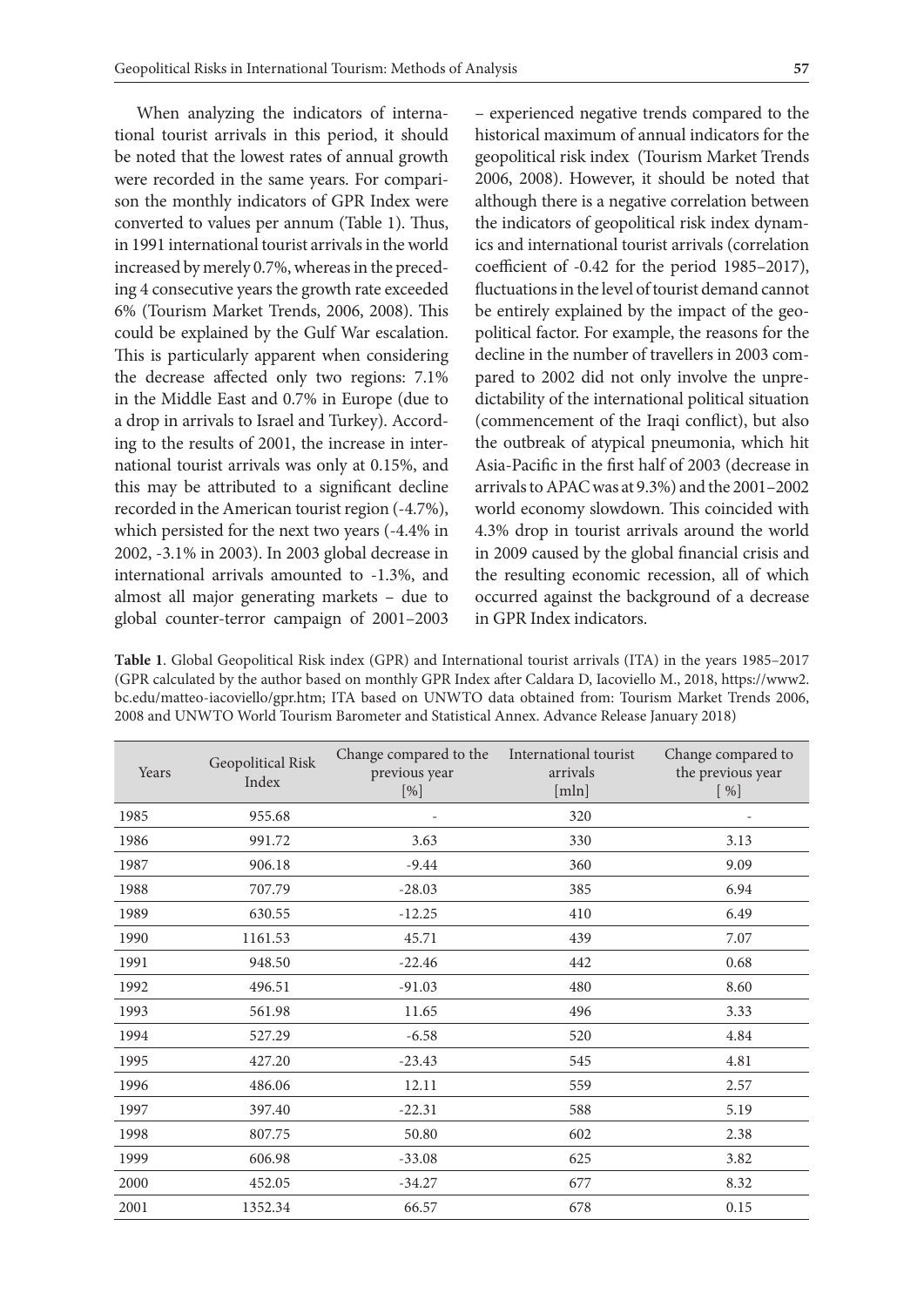| 2002 | 2084.35 | 35.12    | 698     | 2.95    |
|------|---------|----------|---------|---------|
| 2003 | 2440.83 | 14.60    | 689     | $-1.29$ |
| 2004 | 1277.46 | $-91.07$ | 761     | 10.45   |
| 2005 | 811.71  | $-57.38$ | 809     | 6.31    |
| 2006 | 1075.77 | 24.55    | 857     | 5.93    |
| 2007 | 971.01  | $-10.79$ | 920     | 7.35    |
| 2008 | 805.06  | $-20.61$ | 936     | 1.74    |
| 2009 | 729.42  | $-10.37$ | 896     | $-4.27$ |
| 2010 | 761.38  | 4.20     | 956     | 6.70    |
| 2011 | 732.38  | $-3.96$  | 997     | 4.29    |
| 2012 | 703.85  | $-4.05$  | 1054    | 5.72    |
| 2013 | 925.20  | 23.92    | 1105    | 4.84    |
| 2014 | 1432.20 | 35.40    | 1157    | 4.71    |
| 2015 | 1358.99 | $-5.39$  | 1204    | 4.06    |
| 2016 | 1245.52 | $-9.11$  | 1245    | 3.41    |
| 2017 | 1652.85 | 24.64    | 1 3 2 2 | 6.18    |

The recent peaks of the geopolitical risk index are associated with the Russian aggression in Ukraine (2014) and the terrorist attack in Paris (in December 2015). These events did not have a significant impact on the global tourist arrival indicators, however, at the regional level they caused substantial decline in arrivals to Eastern Europe (-5% in 2014/13) and stagnation as far as inbound trips in Western Europe are concerned (0% in 2016/15) (UNWTO World Tourism Barometer and Statistical Annex, Advance Release, January, 2018).

It should be noted that growth of indicators pertaining to the geopolitical risk index corresponds to a decrease in international tourist arrivals. However, there is a number of conditions affecting the correlation indicator. First of all, it needs to be stressed that events or political decisions that cause international or intrastate instability occur at a particular historical moment and place, yet exert indirect influence over time and distance. The scale and nature of their impact may change with time. Modern information technologies make it possible to observe events all over the world on-line, however, there is a delay between the occurrence of a risk-causing event and the reaction of the market actors and consumers. Thus, negative effects caused by immediate risks arising from abrupt, volatile situations tend to be much more severe, because they induce uncertainty in market actors and reluctance of tourists. Meanwhile, defusing conflicts or unpredict-

able acts of violence results in shorter term of recession and is followed by rapid recovery of economic activity and tourist flow. Countries with a well-developed tourism sector are more peaceful, and the tourism sector itself is stable enough (i.e. able to recover quickly) to withstand the effects of political instability, conflict and terrorism. On the other hand, countries affected by unsettled, long-persisting conflicts need to implement consistent state policy measures in order to restore the tourist flow. Also, there is often a cumulative effect when the impact of political instability factors is aggravated by the presence of economic, environmental and social problems, which – in some cases – are more critical to tourism. A conflict or terrorist act in one country can lead to a reduction in the number of travelers in the neighboring ones or even in the entire region. At the same time, the volume of tourist flow tends to be offset by a reorientation towards destinations featuring similar set of services, therefore, changes in indicators characterizing the global volume of travelers are insignificant. Considering the above-mentioned aspects, in order to determine the weight and nature of the geopolitical factor influence on the development of inbound tourism, it is necessary to account for the geopolitical risk indicator calculated for a particular country.

The Middle East and North Africa region have met with perhaps the most scepticism from travellers in recent years. Of all the tourist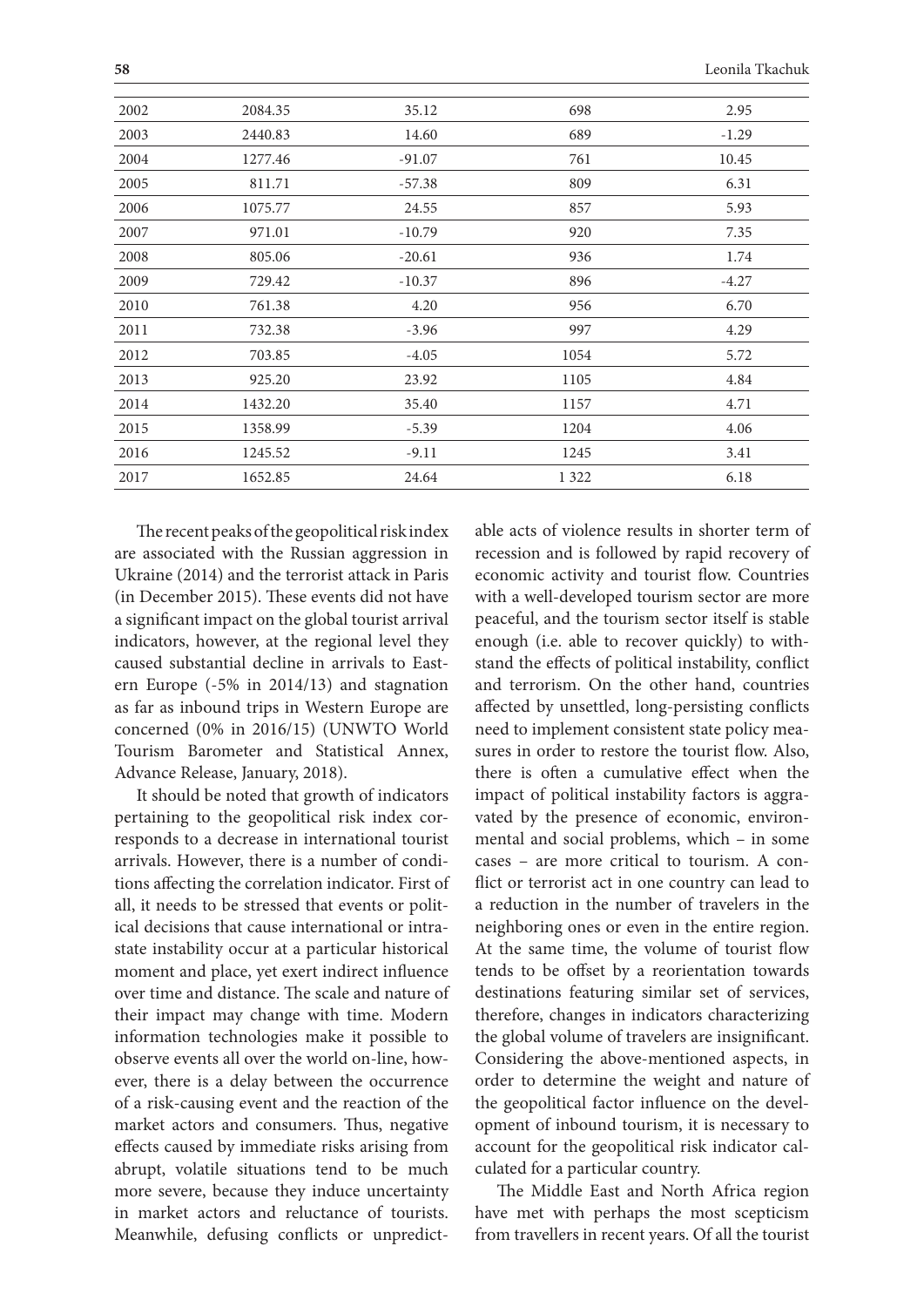regions, the two are most exposed to geopolitical risks. UNWTO experts argue that political stability is crucial for tourism, but they also believe that strong pent-up demand for tourism from both intra- and inter-regional generating markets will continue to grow as uncertainty fades away and consumers regain their confidence (UNWTO World Tourism Barometer, and Statistical Annex, Advance Release, January 2018). In the second half of the  $20<sup>th</sup>$  century and at beginning of the 21<sup>st</sup> the region was subject to political turmoil, and tourism failed to capitalize on the potential that the region holds. This fully applies to Israel, whose seventy-year history is marked by numerous internal and international political conflicts, military operations and terrorist attacks. Particularly significant fluctuations in tourist arrivals were noted even in the current century, which gives the author a reason to use Israel as a model example for identifying and assessing geopolitical risk in the context of international tourism.

Israel is a state, the formation and development of which has been accompanied by constant international political tension. Nevertheless, travel and tourism industry supports 250 thousand jobs (6.2%) and generates 21 billion dollars of profit, i.e. 6% GDP. This gives Israel 44th position in the world ranking in terms of total contribution of travel and tourism in GDP. In 2017 the country was visited by 3.613 million tourists, generating USD 6.821 billion revenue (Inbound Tourism Survey, 2018). The increase in the number of tourists in recent years occurred against the backdrop of a decrease in the GPR index indicators. Although at the beginning of the  $21<sup>st</sup>$  century the political situation was extremely tense. In September 27<sup>th</sup>, 2000 the Second Intifada began – an armed uprising of the Palestinian Arabs against the Israeli authorities on the territory of the West Bank of the Jordan River and the Gaza Strip. The active phase of the conflict lasted almost three years. The warfare extended over the Palestinian territories and the Israeli border areas. The civilian population, including tourists, fell victim to numerous terrorist attacks conducted on the Israel territory. For example, on June  $1<sup>st</sup>$ , 2001, 23 people – mostly children from the former Soviet Union aged 14 to 17 – were killed in a terrorist attack at the "Dolphi" disco in Tel Aviv; 30 people were killed in explosion at the Park Hotel "Netanya" on March  $7<sup>th</sup>$ , 2002. As a result, tourist arrivals decreased from 2.417 million in 2000 to 862 thousand in 2002, i.e. 2.8 times (Table 2). Between 2003 and 2005 the intensity of the conflict greatly diminished after the arrest and death of the Palestinian leader, Yasser Arafat. This marked an increase in international tourist arrivals, which began in 2003 (1.063 mln) and lasted until 2005 (1.903 mln).

| Years | Geopolitical Risk<br>Index | Change compared to<br>the previous year<br>[%] | International tourist<br>arrivals<br>[mln] | Change compared to<br>the previous year<br>$[\%]$ |
|-------|----------------------------|------------------------------------------------|--------------------------------------------|---------------------------------------------------|
| 2000  | 1039.147                   | 24.98                                          | 2.417                                      | 4.54                                              |
| 2001  | 1449.925                   | 39.53                                          | 1.196                                      | $-50.52$                                          |
| 2002  | 1531.772                   | 5.64                                           | 0.862                                      | $-27.93$                                          |
| 2003  | 1402.883                   | $-8.41$                                        | 1.063                                      | 23.33                                             |
| 2004  | 1149.924                   | $-18.03$                                       | 1.506                                      | 41.64                                             |
| 2005  | 1100.121                   | $-4.33$                                        | 1.903                                      | 26.39                                             |
| 2006  | 1225.376                   | 11.39                                          | 1.825                                      | $-4.10$                                           |
| 2007  | 1003.033                   | $-18.14$                                       | 2.067                                      | 13.26                                             |
| 2008  | 1069.531                   | 6.63                                           | 2.572                                      | 24.43                                             |
| 2009  | 1028.288                   | $-3.86$                                        | 2.321                                      | $-9.76$                                           |
| 2010  | 906.085                    | $-11.88$                                       | 2.803                                      | 20.77                                             |
| 2011  | 1097.350                   | 21.11                                          | 2.820                                      | 0.61                                              |

**Table 2**. Israel's Geopolitical Risk Index (GPR) and International tourist arrivals (ITA) to Israel in the years 2000– 2017 (calculated by the author based on monthly data of Israel GPR Index obtained from https://www2.bc.edu/ matteo-iacoviello/gpr.htm, ITA based on data obtained from Inbound Tourism Survey Annual Report 2017, 2018)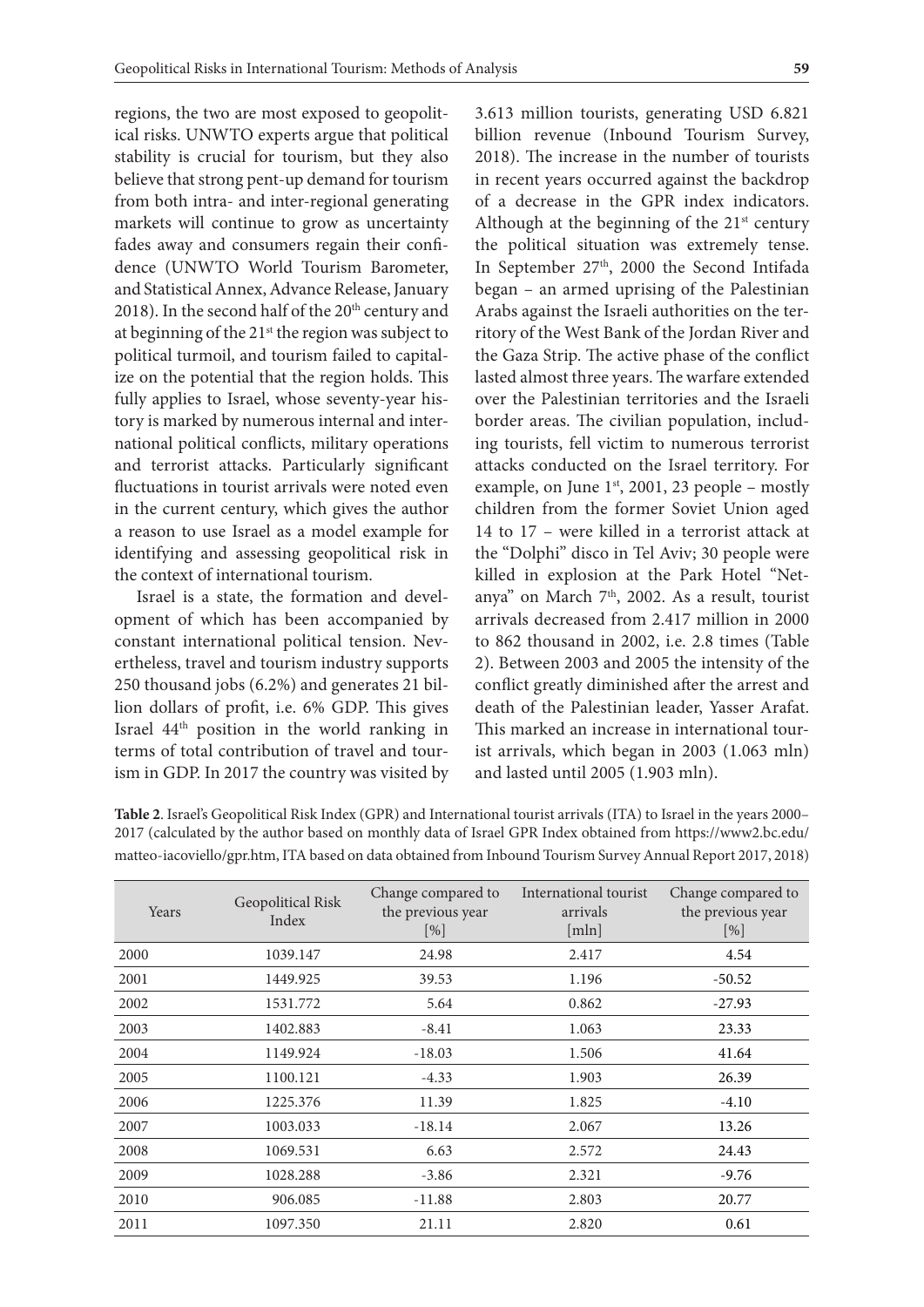| 2012 | 1152.788 | 5.05     | 2.886 | 2.34    |
|------|----------|----------|-------|---------|
| 2013 | 1163.139 | 0.90     | 2.962 | 2.63    |
| 2014 | 1083.654 | $-6.83$  | 2.927 | $-1.18$ |
| 2015 | 1078.950 | $-0.43$  | 2.799 | $-4.37$ |
| 2016 | 893.261  | $-17.21$ | 2.900 | 3.61    |
| 2017 | 914.838  | 2.42     | 3.613 | 24.59   |

However, the Second Lebanon War, in particular the fighting against the Shiite group Hezbol from July  $12<sup>th</sup>$  to August  $14<sup>th</sup>$  2006, suspended the restoration of the inbound tourist flow. The decline was 4.6% in 2006, but in subsequent years the tourists flow to Israel grew. In January 2009 the Israeli army conducted a military operation in the Gaza Strip. Its goal was to destroy the military infrastructure of the ruling Gaza Islamic radical movement Hamas, which was recognized by several countries as terrorist, and to prevent rocket attacks on the Israeli territory. This paired with the effects of global economic recession led to a 9.7% reduction in the number of foreign arrivals in 2009. In 2010, with the advent of Prime Minister Benjamin Netanyahu, the international and domestic political situation returned to normal, which contributed to the development of tourism, and the growth rate of incoming tourist flow reached 20.7%.

However, the confrontation between Israel and Hamas continued, and the next peak in geopolitical risk indicators reflected the last and largest in scale Israeli military operation in the Gaza Strip, "Indestructible Rock". It

was held at the height of the summer tourist season from July 7th to August 26th, 2014, and was a response to the resumption of rocket attacks that covered a large part of the country, including Tel Aviv and Jerusalem. In 2015 the atmosphere around the Arab-Israeli conflict remained very intense, since both sides of the conflict suffered significant losses and postwar settlement measures proved ineffective. The Gaza Strip remained under the control of Hamas, which was regarded by a significant part of the population of Israel as an unsatisfactory result. In response, the Palestinian launched a powerful propaganda campaign against Israel, accusing the Israel's military forces of cruelty and deliberate acts of violence against the civilian population. In this situation the decline in tourist flow to Israel by 1.2% in 2014 and 4.4% in 2015 was understandable, and so was the recovery of indicators in 2016 and 2017, which occurred as the conflict gradually subsided and was followed by targeted actions aimed at improving international image of Israel and active promotion of its tourism brand. In this respect the data from the correla-



**Figure 2**. Comparative timeline of country Geopolitical Risk Index and inbound tourist flow, Israel, 2000–2017 (Source: author's own design)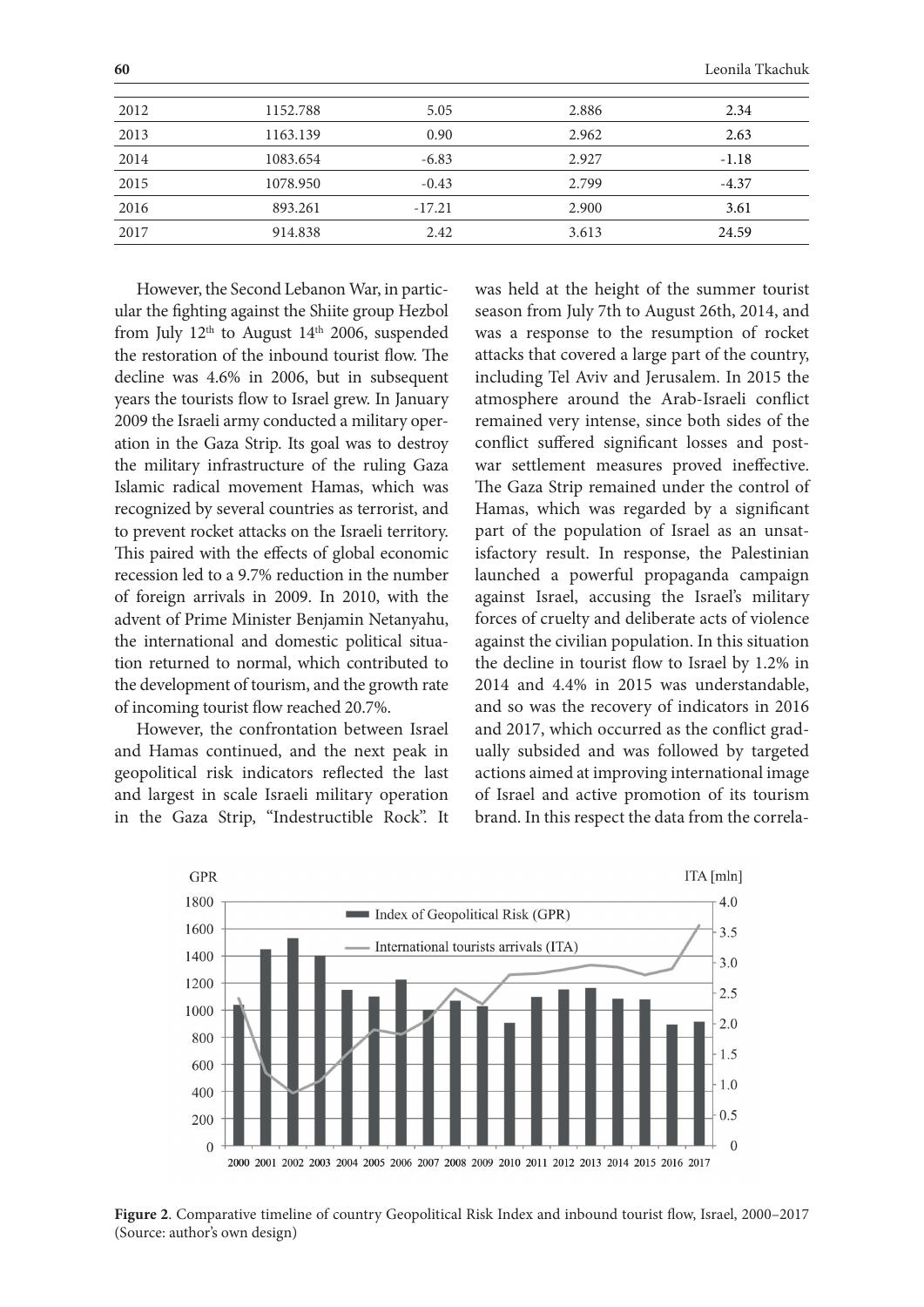tion analysis appear to correspond to the findings of the retrospective comparative analysis. The correlation coefficient between the indicators of the dynamics of geopolitical risk index and changes pertaining to international tour-

#### **4. Conclusions**

The dynamics, unpredictability, uncertainty, complexity and ambiguity of political life represent the current context of economic development and, in particular, international tourism. With the acceleration of globalization, world has become an extremely complex, dynamic and contradictory system of interconnections and relationships. In the face of power redistribution from the national to transnational level it is difficult to distinguish between internal and foreign political sources of political risk. The use of the term *geopolitical risk* in relation to both domestic and international events that can create restrictions and/or additional business opportunities fits into the contemporary reality of social development.

Research directions in the framework of postmodern critical geopolitics popularize the practice of using the methods of discourse analysis in the studies on geographical differentiation of political phenomena. World mass media delivering content manipulated by opposing centers of power become tools for disseminating and exacerbating geopolitical risk. With the surge of the role of world mass media, it is advisable to analyze publications to identify the dynamics and spatial distribution of high-risk events. Following this principle, Dario Caldaro and Mateo Iacovello developed the geopolitical risk index, which is updated monthly and is publicly available.

The methodology proposed by the authors involves using the geopolitical risk index to identify events that not only caused significant changes in global or national policy, but also entail a significant economic effect, particularly in the field of international tourism. Correlation analysis provides means to confirm the existence of a connection between political events, resonance intensity of which is reflected in the indicators of geopolitical index, and the dynamics of international tourist arrivals. To assess the scale and nature of the impact of ist arrivals in Israel, calculated for the period 2000–2017, is -0.63. This proves the existence of a relationship between these indicators and confirms the impact of geopolitical tensions on inbound tourism in Israel (Fig. 2).

political events on international tourism, it is necessary to analyze not only the indicators of global geopolitical risk index, but also indicators calculated for a particular country.

The dynamics of the global geopolitical risk index and the growth rate of international tourist arrivals show a negative correlation. This means that geopolitical risks adversely affect the development of international tourism, but do not inhibit the progress of the tourism sector as a whole. Geopolitical high-risk events may result in reorienting tourist flow from unsafe conflict destinations to ones with a similar set of tourist goods and services. The uncertainty of market actors and tourists is more often conditioned by risks in their pure form, i.e. severe situation of tension, than the détente of conflicts or unexpected acts of violence. The latter, as statistics suggest, do not cause a long recession and are followed by a rapid recovery of tourist activity.

The country-specific geopolitical risk index proves to be more reliable than the global one in the case of analyzing changes in tourist flow due to the influence of the geopolitical factor. Israel is an example of a tourist destination developing in the  $21<sup>st</sup>$  century in conditions of constant geopolitical tensions caused by political instability, armed bilateral and multilateral conflicts, terrorism, shelling and occupation of part of the state territory, ethnic and religious contradictions, active participation in the regional and global geopolitical game. Indicators of inbound tourist flow to Israel have undergone significant fluctuations in this time, but now they are gradually increasing. The recent growth occurs against the background of mitigation of geopolitical risk level and is additionally stimulated by the active promotion of the country's tourist brand abroad, effective measures to ensure the safety of visitors, high standards as well as quality of service.